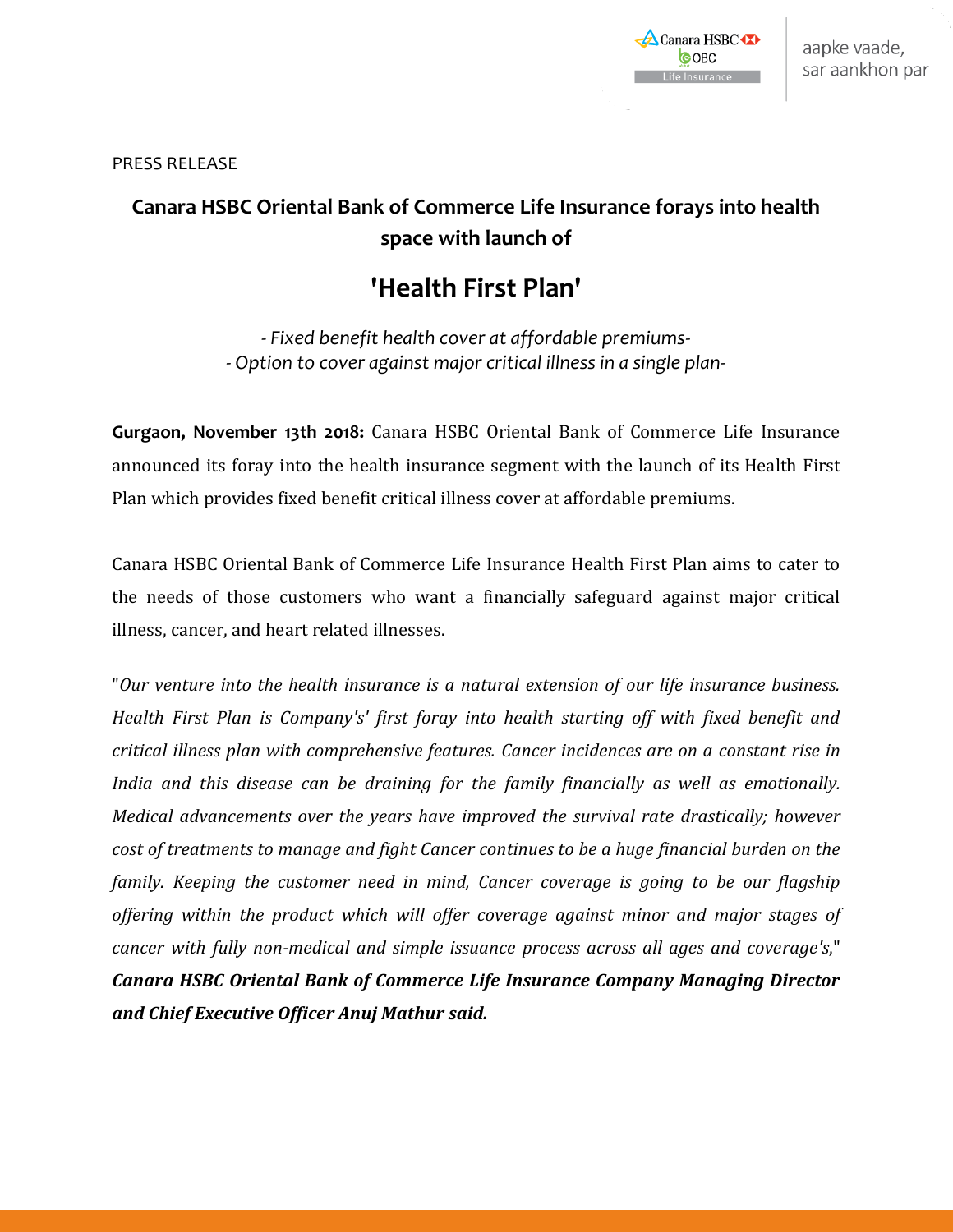*Mr. Mathur further added, "Health cover has been one of the fastest growing segments within the insurance industry. Our partner banks have a branch network of over 10000 branches and a cumulative customer base of 115 million. We have aggressive growth plans to reach out to these customers so that we could offer them our products. The combination of the right products with our vast distribution network will help us penetrate deep into the tier 2 & tier 3 cities."*

### *Key benefits under the plan are:*

- **→** Cover against Major Critical Illness, Cancer or Heart as per the need
- $\rightarrow$  High coverage at affordable premiums
- $\rightarrow$  Increasing cover option to take care of increasing medical needs
- $\rightarrow$  Offers lump-sum payout on the first diagnosis of illness
- $\rightarrow$  Option of additional monthly income in case of major claim & major critical illness cover
- Get all premiums paid back on maturity, under Major Critical Illness Cover (if there is no claim during the Policy Term).

Canara HSBC Oriental Bank of Commerce Life Insurance Health First Plan is designed in such a way that it provides you complete freedom to pick and choose the cover the customer needs and also provides multiple customization options to best suit to their requirements. The lump-sum amount paid can help customers overcome the immediate medical expenses without compromising on their lifestyle. This plan will be primarily targeting the individuals who pursue for insurance plans to fight against the sudden loss due to health ailments